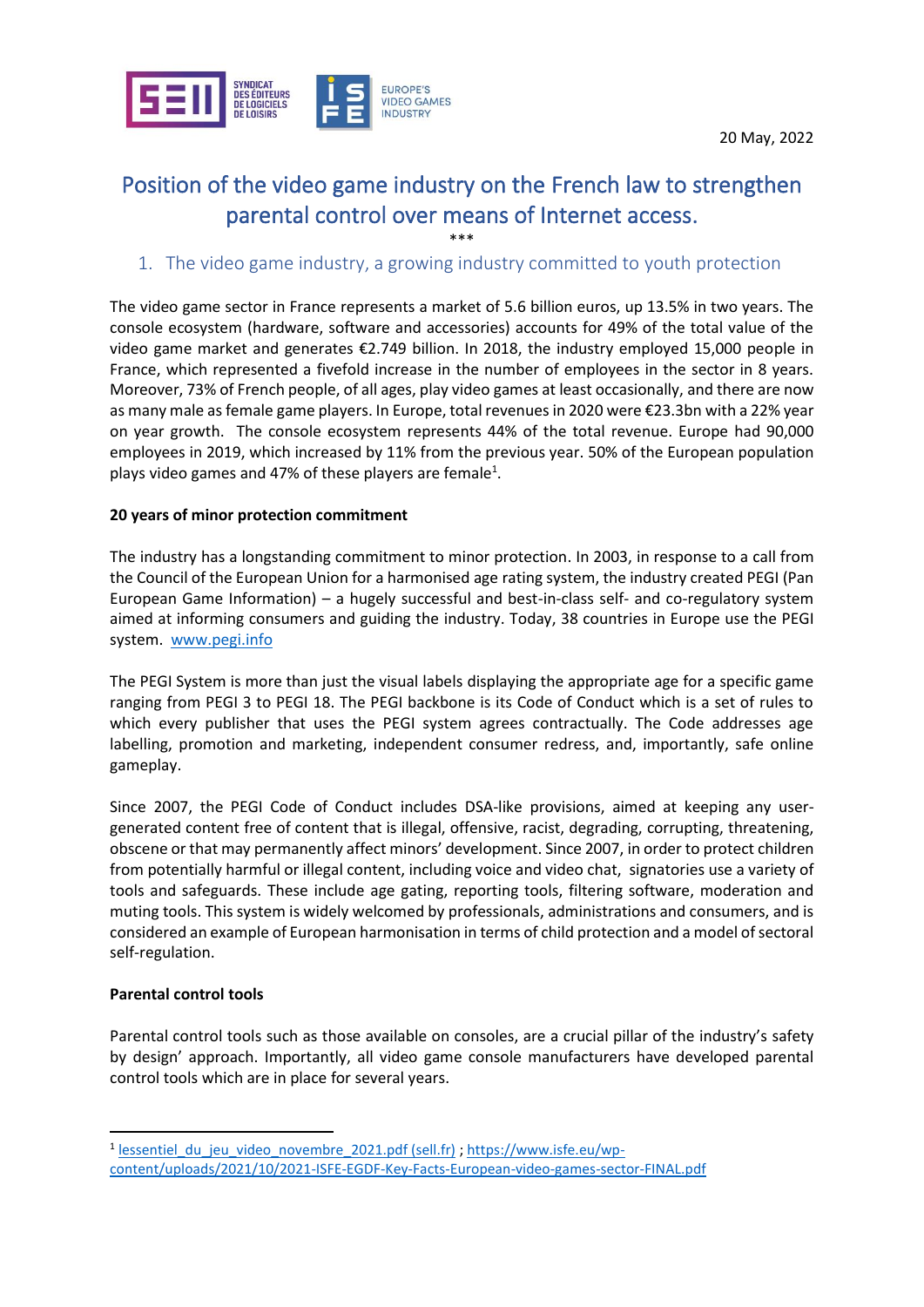

When the console is activated for the first time, it requires the creation of a user profile, which involves indicating the user's age. Depending on the age indicated, a certain number of parameters will be set (such as the possibility of online interaction, a list of accessible games, the possibility of making purchases, etc.). It is possible to set up several profiles if several users play on the console, protecting them with passwords to prevent young children from accessing an adult's profile.

In place since early 2000, and constantly evolving, these allow to - among other things - the restriction or limitation of play time as well as the restriction of communication with other players in the game and serve as a safeguard against children being exposed to inappropriate content introduced by other players. This is why illegal and harmful content is rare in in-game communication.

#### **Education and information actions accompany the various industry measures**

With a view to enabling a better understanding of the issues and risks linked to video games by families in France, SELL (the main French video game publishers' union) joined forces with the Ministry for the Family and associations involved in child protection to found the PédaGoJeux association in 2008. Led by the *Union Nationale des Associations Familiales* (Unaf), PédaGoJeux publishes a reference site, [www.pedagojeux.fr,](http://www.pedagojeux.fr/) which addresses all aspects of video games and aims to raise awareness and inform parents and educational mediators about the practice of video games.

The proposed law adopted by France requires manufacturers of terminal equipment intended for the use of online public communication services providing access to services and content likely to impair the development of minors to put in place a parental control system. The activation is proposed to the user when the equipment is first put into service.

In this context, although we welcome the law, we nevertheless fear that its implementation will create cumbersome technical constraints, and could lead to fragmentation in Europe if the law would impose on console manufacturers changes to longstanding practices that each console manufacturer has put in place. While parental controls such as those offered on consoles all achieve the same objective and include similar features: control access to age-appropriate games; limit or disable spend; control of play time; limit or disable online interaction, there are differences in how the controls are activated by parents and guardians on the device (profile creations, parents' accounts, children's accounts etc.). This flexibility needs to be maintained, otherwise this may lead to significant technical constraints and adaptations.

## **Any initiative that would reverse the industry-harmonised efforts in place for many years should be avoided.**

- 2. Concerns regarding implementation
	- a. The scope of the law and the question of minimum functions and technical characteristics (II. 1°)

Article 1 provides, in (1) of its II, that a decree must determine the minimum functions and technical characteristics of the parental control system.

It is important to stress here that these technical characteristics and minimum functions must take into account the diversity of the equipment concerned and their operation. This solution must be seen through a technology-neutral approach, so as not to create incompatibilities of use with certain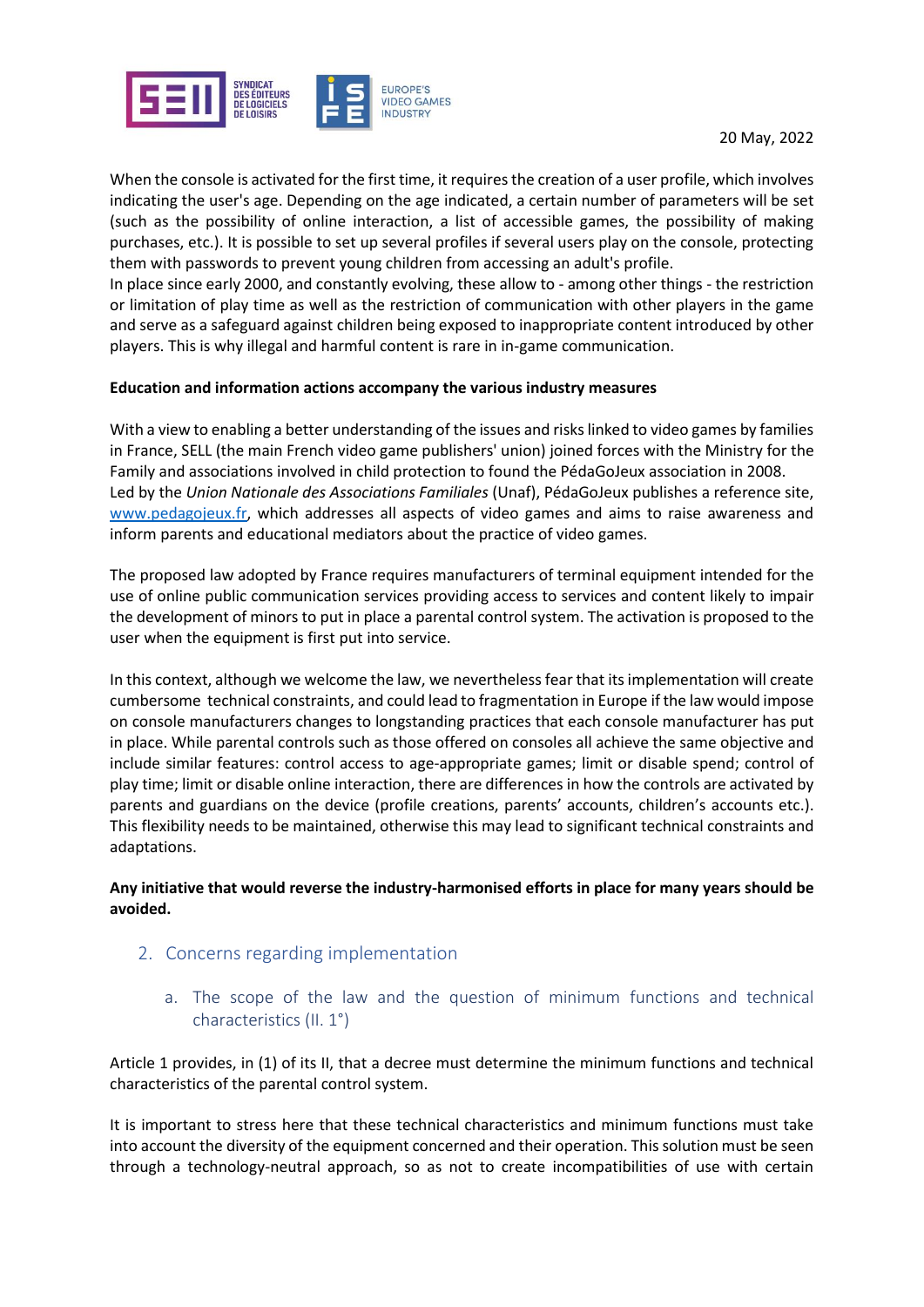



technologies or excessive technical complexity. Furthermore, as the sector concerned by these systems is particularly innovative, it is important to ensure that the technical characteristics selected do not hinder innovation and can be adapted to future technologies.

The technical characteristics must be understood as simple minimum standards which will then allow each industry to put in place the best tool to achieve the objective pursued by this law. Here we agree with the position of the European Commission, which called in its Communication TRIS/(2022) 00554 on an earlier version of this law, for the compatibility of the planned system to depend on "the specification of 'technical characteristics' and 'minimum functionalities' of parental control tools and their compatibility with universal application, taking into account the diversity of device manufacturers in terms of scale and sophistication."

Nor should this regulation result in making it impossible to use existing parental control systems that provide a real protection for minors. A prior study of pre-existing tools and a consultation of all stakeholders is essential for the elaboration of the modalities of application of this law. This should enable the legislator to draw inspiration from existing and relevant systems put in place by manufacturers.

Finally, we must ensure that the new regulation does not create new barriers to trade between the different Member States. **A parental control system recognised in one Member State must be recognised in the same way in other Member States.**

## b. The means used by the manufacturer to facilitate the use of the system (II. 1°)

We are concerned as regards the means that will be required from the manufacturer to facilitate the use of a system. Some manufacturers have already looked into the matter in order to set up a control system that is easy to access, protective and constitutes an essential step in the activation of a device. This is particularly true of the video game industry, which has set up profiles that must be activated before a piece of equipment is activated. The use of profiles has been designed to be as simple as possible, aiming both at preventing the child from deactivating, as well as to avoid any by-passing of this important step. We therefore consider that the system put in place by console manufacturers already meets this obligation.

**Therefore, the obligation as regards this provision should not question or jeopardize the measures already put in place by the industry. Console manufacturers should be consulted on any of the proposed measures prior to adoption.**

## c. The question of certification (II. 1° a)

The law provides that manufacturers shall certify to importers, distributors and fulfilment service providers that terminal equipment placed on the market incorporates the parental control system.

This certification raises questions from the industry, which fears that it will lead to a significant administrative burden as well as a high financial cost. Indeed, if a third party certifier has to be involved before the launch of new products, this could cause problems of industrial property and additional delays.

The video game industry therefore prefers to set up a self-certification system, based on criteria defined by decree and controlled by the French National Frequency Agency. As a procedure for